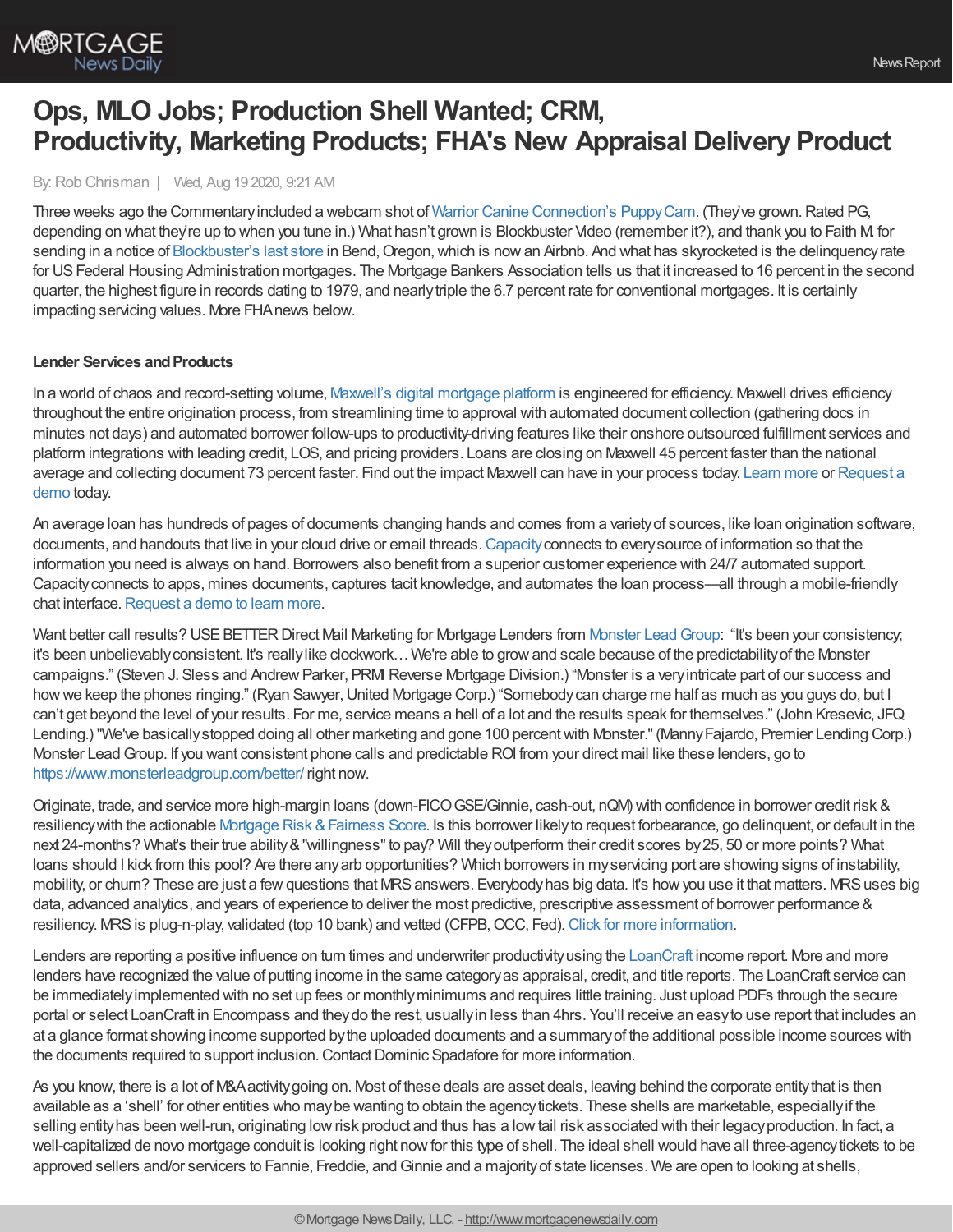

however, that have a minimum of one active agency ticket. If you are interested, reach out to our advisor Richey May at info@richeymay.com. All inquiries will remain confidential.

Now more than ever it's imperative to engage with your relationships to build trust. Scotsman Guide recently featured Dan Harrington quoting, "Modern mortgage professionals require frictionless, user-friendlytools that enhance sales…The right technologynot only simplifies day-to-day life, it helps users and management strengthen relationships." Does your CRMhelp you create relationships that last a lifetime using data intelligence and multi-channel marketing?Guarantee client loyaltyand explode your sales with [Usherpa](https://bit.ly/3dEuD8C)'s insanely easy technology and robust automated marketing. Discover what easy looks like [today.](https://bit.ly/3h9bTjr)

## **Purchase Business**

Which originators are capturing more purchase business? According to the 2019 STRATMOR Originator Census® Study, 84 percent of originations were purchases overall.Originators with less than five years' tenure did an average of 86 percent purchases compared to originators with more than five years tenure who averaged 79 percent purchases. Are the newer hires readyto handle the post-refi boom market, or are the longer-tenured originators better able to adapt to the change? Either way, are your originators readyfor the next purchase market after the refi boom tapers off? Get the answers to these questions and more by participating in the 2020 STRATMOR Originator Census Study. This studyis your link to gain valuable insights into loan originator production, age, turnover and tenure with your company as compared to peers. The more you can understand and measure the keyattributes of your sales force, the better you will be able to proactively manage your team. [Register](https://www.stratmorprograms.com/2020CensusRegistration) today; the opportunity to participate ends September 15!

### **FHA Program News**

The Federal Housing Administration's mortgage program, viewed bymanyas the most affordable path to homeownership for manyfirsttime buyers, minorities, and low-income Americans, attracted headlines this week. It has the highest delinquencyrate in at least four decades. The share of late FHAloans rose to almost 16 percent in the second quarter, up from about 9.7 percent in the previous three months and the highest level in records dating back to 1979. The reasoning is simple: Millions of Americans stopped paying their mortgages after losing jobs in the coronavirus crisis. Those on the lower end of the income scale are most likely to have FHA loans, which allow borrowers with shaky credit to buy homes with small down payments.

Servicers know (and mortgage servicing rights fluctuate because of it) that most of them are currently protected from foreclosure by the federal forbearance program included in the CARES Act. Borrowers with pandemic-related hardships can delay payments for as much as a year without penalty. Want to buysome MSR? NewJerseyhad the highest FHAdelinquencyrate, at 20 percent. The state also had the biggest increase in the overall late-payment rate, jumping to 11 percent in the second quarter from 4.7 percent. Bloomberg reports that Nevada, New York, Florida, and Hawaii were runner ups.

FHA published Title I [Letter-487](https://www.hud.gov/sites/dfiles/OCHCO/documents/Title487.pdf) providing Title I lenders with an optional extension to the maximum claim period of up to six months so that lenders have additional time to engage in loss mitigation efforts to assist borrowers affected bythe COVID-19 National Emergency declaration. Additionally, this Letter reminds Title I lenders of their obligation to contact borrowers to discuss their reasons for default, explore a cure, and describes the loss mitigation options available for Title I loans.

The FHAannounced the upcoming release of its [FHACatalyst:](https://u7061146.ct.sendgrid.net/ls/click?upn=4tNED-2FM8iDZJQyQ53jATUWyFzLuDly2RaCb-2FixnvQHYJuAotlinLxfZ4NURhClN5znHsKqthKWsOezQGwwJm6QNWEbUE9f3FHYVeYiCr4jA-3DMEbO_nsxRNYUkMXYB3IyH-2Bw28TYELoM9YpzOtXrrlppkfzFjGpZbwd0bLMcf2RIKlkpDjzuzdEkZgB6GAqVrUtatnD6EjhSzi0j0DhLATbiwSrOCyOhynHDGNEUH4bgLb5sGwjTQDDVCUUM8Fn0iLPbP-2Bjv7wBZMoDTvOTRpNzJuHDYk2pTxJlMTNhgyYWcCl8BItXx09QVD-2Fyz3v9NzUQ28ZUSMNcvbrXEJUbfj-2FG6N5FS-2BjCcxWOeQt5v-2B8Z2ICQq1im6eq-2BOL9V3J1nRyIkJOKkPakAV8HxNZuZyapBPWpMctxpasjqTxUn2zy-2BKOKi-2FQpHsX9-2BvXaIhfuw-2Fx0bit0KBaA07WFHMxLsLw15aLr-2BHM-3D) Electronic Appraisal Deliverymodule on the FHACatalyst platform. FHA Catalyst: Electronic Appraisal Delivery will allow lenders to electronically submit, track, and manage single family property appraisals. The FHACatalyst: Electronic Appraisal Deliverymodule enhances electronic appraisal report submission features while maintaining industry standard appraisal data sets in use todaythroughout the housing finance industry. In its initial release, the module can be used bylenders to electronically submit appraisal reports and updates for FHA Single Family Title II forward mortgages. FHA-approved lenders may begin using the FHACatalyst: Electronic Appraisal Deliverymodule beginning September 4. FHAencourages lenders to request access to the module for their users as soon as possible by contacting the FHA Resource Center by emailing answers@hud.gov.

FHA's COVID 19 Loss Mitigation Options were spelled out in [Mortgagee](https://www.hud.gov/sites/dfiles/OCHCO/documents/20-22hsgml.pdf) Letter 2020-22. But analysts point to the lack of FHA's process and underwriting policies for borrowers coming out of forbearance. (The VAannounced its policyon June 30th (Circular [26-20-25](https://www.benefits.va.gov/HOMELOANS/documents/circulars/26-20-25.pdf)).

In the Wells Fargo [Funding](https://wffnet.wellsfargo.com/ildocs/load?docID=209) Seller Guide Section 600.03, the following note was added: FHA Streamline Refinances and VA Interest Rate Reduction Refinance Loans, aligning with VA's policythat payments deferred as part of a forbearance plan are not considered late. However, please note that our forbearance overlay, in Seller Guide Section 600.02(b): Other Wells Fargo Government Loan Restrictions Requirements, continues to apply.

[PRMG](https://www.prmg.net/seller-resources/) announced changes for properties in West Virginia. Conventional products have a maximum DTI for all purchase and refinance transactions is 50 percent. FHAStandard and High Balance and USDAmaximum DTI for cash-out refinances is 50 percent. FHAStreamline